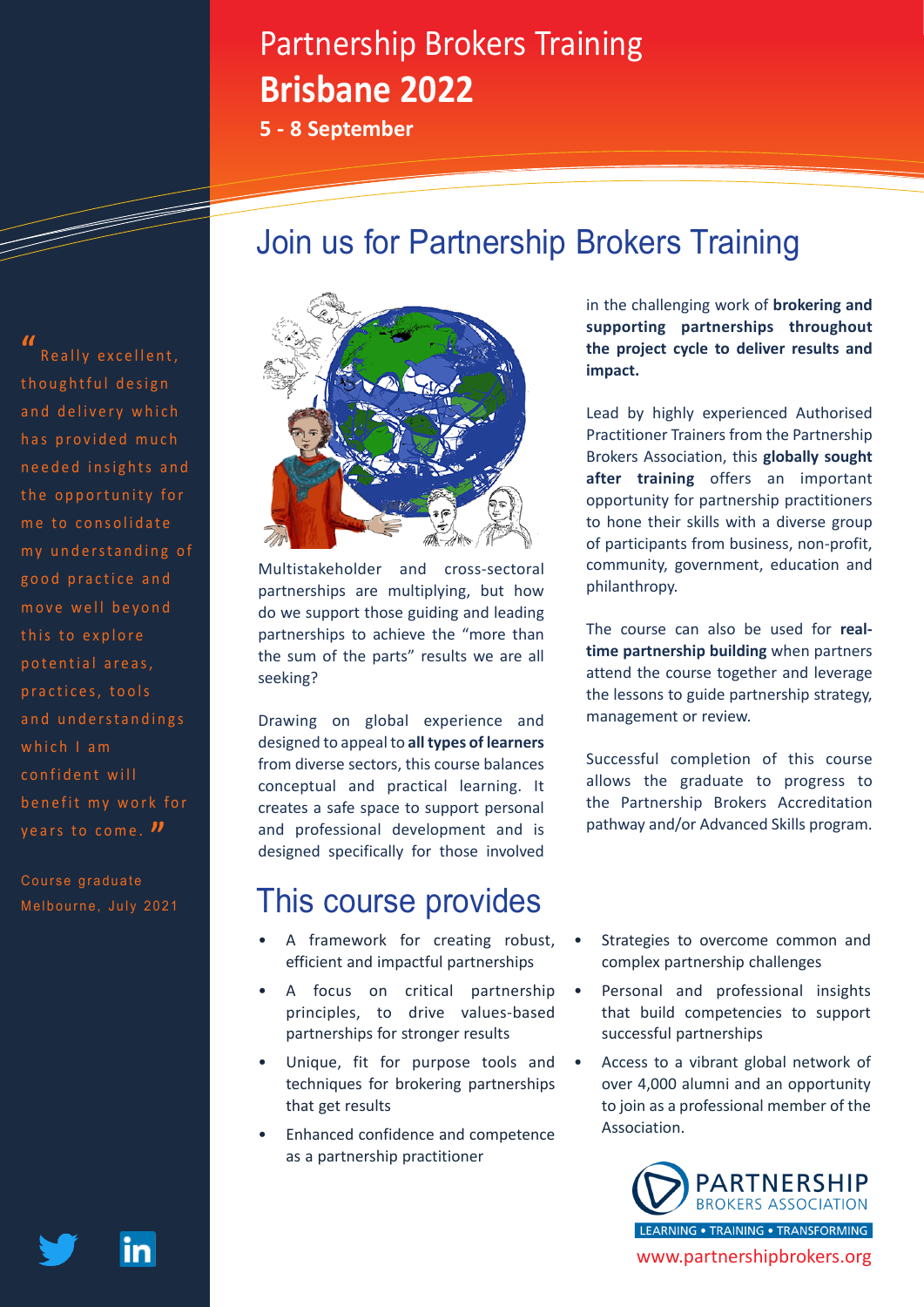# Do you manage diverse groups & partnerships?

**"**

<u>Santa Baratas de Brasilia (Carlin de Brasilia) e do anti-</u>

I have enjoved a number of wonderful professional d e v e l o p m e n t o p p o r t u n i t i e s throughout my career, but the Partnership Brokers Training is certainly at the top of that list! I believe the content, expert instruction, and inspiring colleagues form a magical p r o d u c t that is second to none!<sup>"</sup>

Course graduate Canada

#### **ENQUIRIES**

**rhonda@co-impact.com.au**

**[INDICATIVE TIMETABLE](https://partnershipbrokers.org/w/wp-content/uploads/2016/03/PBT-Indicative-Timetable.pdf)** [www.bit.ly/PBTTimetable](https://partnershipbrokers.org/w/wp-content/uploads/2016/03/PBT-Indicative-Timetable.pdf)



### Who should attend this course?



This training is for active practitioners involved in management and development of m ulti-stakeholder partnerships and is **not** an introductory

course. Participants will have experience working to build effective and innovative collaboration between two or more partners. Past graduates have come from business, government, international agencies and non-profits working in diverse spheres.

#### **Admission to the course is by application.**

### Further Training Opportunities



Participants who successfully complete the training will be awarded a Partnership Brokers

Association certificate and access to a global professional alumni of over 4,000 graduates. PBA alumni may apply for **[Advanced Practice](https://partnershipbrokers.org/w/training/level2/)** training, including a mentored program leading to professional qualifications as an **[Accredited Partnership Broker](https://partnershipbrokers.org/w/training/accreditation/)**.

### ambitious results Worldwide Training

All training dates and locations worldwide: **[www.bit.ly/PBAtraining](http://www.bit.ly/PBAtraining)**

### Partnership Brokers Association



The Partnership Brokers Association, established in 2003, is the international professional body and training resource for those **managing and developing partnership processes**. PBA's training work is informed and regularly updated in consultation with international practitioners.

**PBA is dedicated to promoting professionalism and integrity in brokering multi-stakeholder partnership for sustainable change and impact by:**

- Elevating partnering knowledge and practice so that collaborations can become truly transformational
- Supporting partnership brokers to take a principled and skilled approach to reach the highest standards of partnership excellence
- Promoting the critical importance of the partnering process for decision makers in all sectors to achieve



[www.partnershipbrokers.org](https://partnershipbrokers.org/)